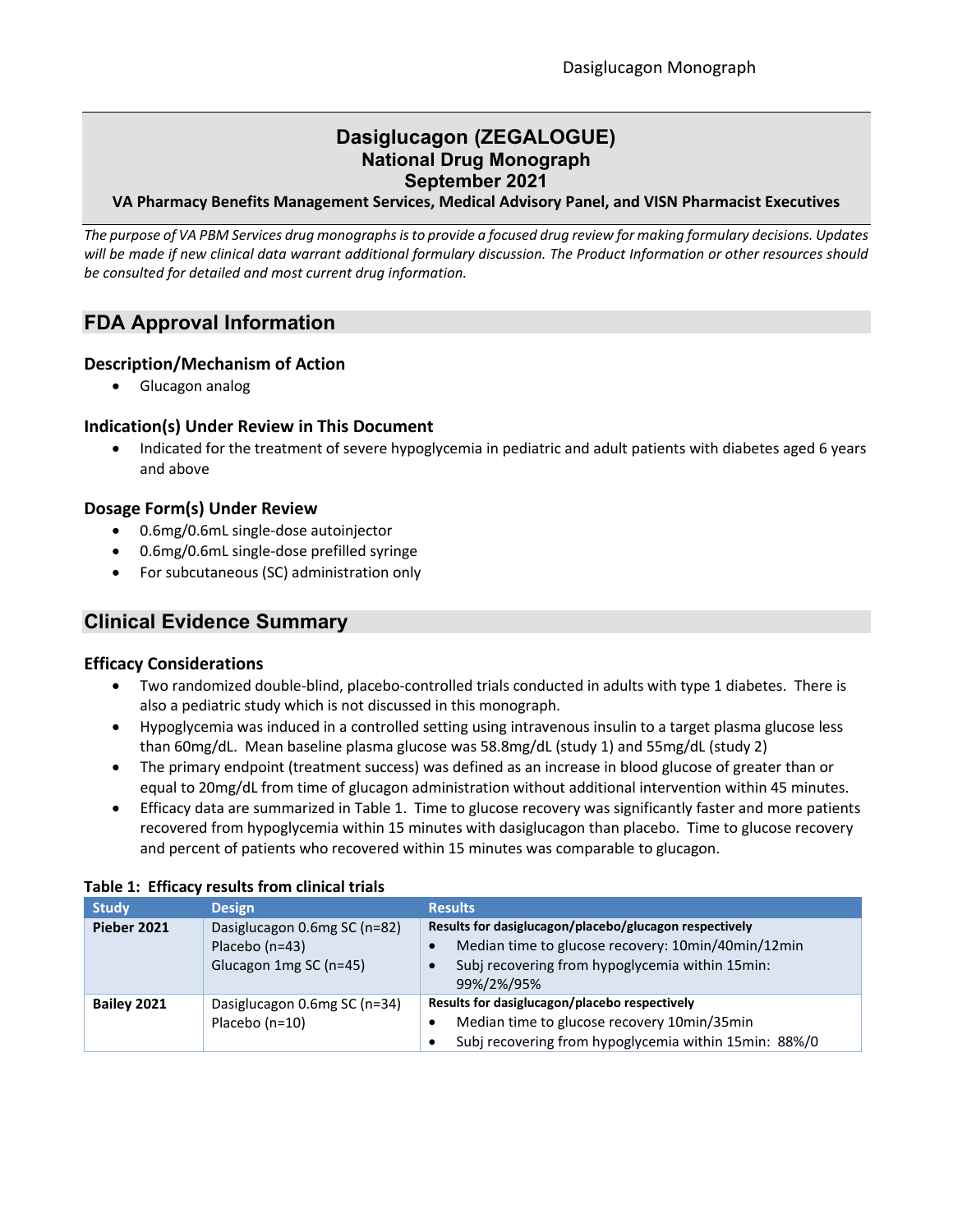Plasma glucose recovery is defined as first increase in plasma glucose of ≥20 mg/dL from baseline during the hypoglycemic clamp procedure without administration of rescue IV glucose.

# **Safety Considerations**

# **Safety Results from Clinical Trials:**

The pooled results for adverse reactions occurring in 2% or more patients and more frequently than with placebo in adults within 12 hours of treatment are shown in Table 2. In Pieber et al., adverse events in the glucagon 1mg control arm were similar to dasiglucagon.

| __________                                |                          |                |                          |                  |             |
|-------------------------------------------|--------------------------|----------------|--------------------------|------------------|-------------|
|                                           | Pieber et al.            |                |                          | Bailey et al.    |             |
|                                           | Dasiglucagon (%)         | Placebo (%)    | Glucagon (%)             | Dasiglucagon (%) | Placebo (%) |
| N                                         | 82                       | 43             | 43                       | 34               | 10          |
| <b>Nausea</b>                             | 55                       | $\mathcal{P}$  | 53                       | 62               | 10          |
| <b>Vomiting</b>                           | 23                       | $\mathfrak{p}$ | 21                       | 29               | $\Omega$    |
| <b>Headache</b>                           | 10                       |                | 9                        | 12               | $\mathbf 0$ |
| <b>Diarrhea</b>                           | $\overline{\phantom{0}}$ |                | $\overline{\phantom{a}}$ | 6                | 0           |
| <b>Injection site</b><br>pain or erythema |                          | 5              | 5                        | 6                | 0           |

### **Table 2: Safety results**

## • **Boxed warnings:** None

## • **Contraindications: All glucagon products have the following contraindications**

- $\circ$  Pheochromocytoma because of the risk of substantial increase in blood pressure
- o Insulinoma because of the risk of hypoglycemia

#### • **Adverse reactions**

Adverse reactions similar to those seen with other glucagon products including, nausea, vomiting, headache, diarrhea, injection site reactions, etc.

#### **Immunogenicity**

In clinical trials, 4 out of 498 patients receiving dasiglucagon developed treatment-emergent anti-drug antibodies (ADAs). Two patients had detectable ADAs for at least 14 months after receiving a single dose of dasiglucagon. One ADA positive patient who had received multiple doses of dasiglucagon had transient neutralizing activity with cross-reactivity against native glucagon.

There is a dedicated immunogenicity trial (n=111) of patients randomized to dasiglucagon or GlucaGen Administered once weekly for 3 weeks and followed for 15 weeks. No patients developed ADAs. There was no treatment-induced or treatment-boosted ADA response identified for any patient at any time point after dosing.

## **Other Considerations**

- Storage: Refrigerate (36-46°F). Can be kept at room temperature (68-77°F) for up to 12 months. Keep in red protective case until ready to use. Do not return to refrigerator after storing at room temperature. Discard if kept at room temperature for more than 12 months.
- There is a potential risk for administration errors with the prefilled syringe/auto-injector products because they can only be administered by the subcutaneous route whereas the traditional products that require mixing can be administered subcutaneously, intramuscularly, or intravenously.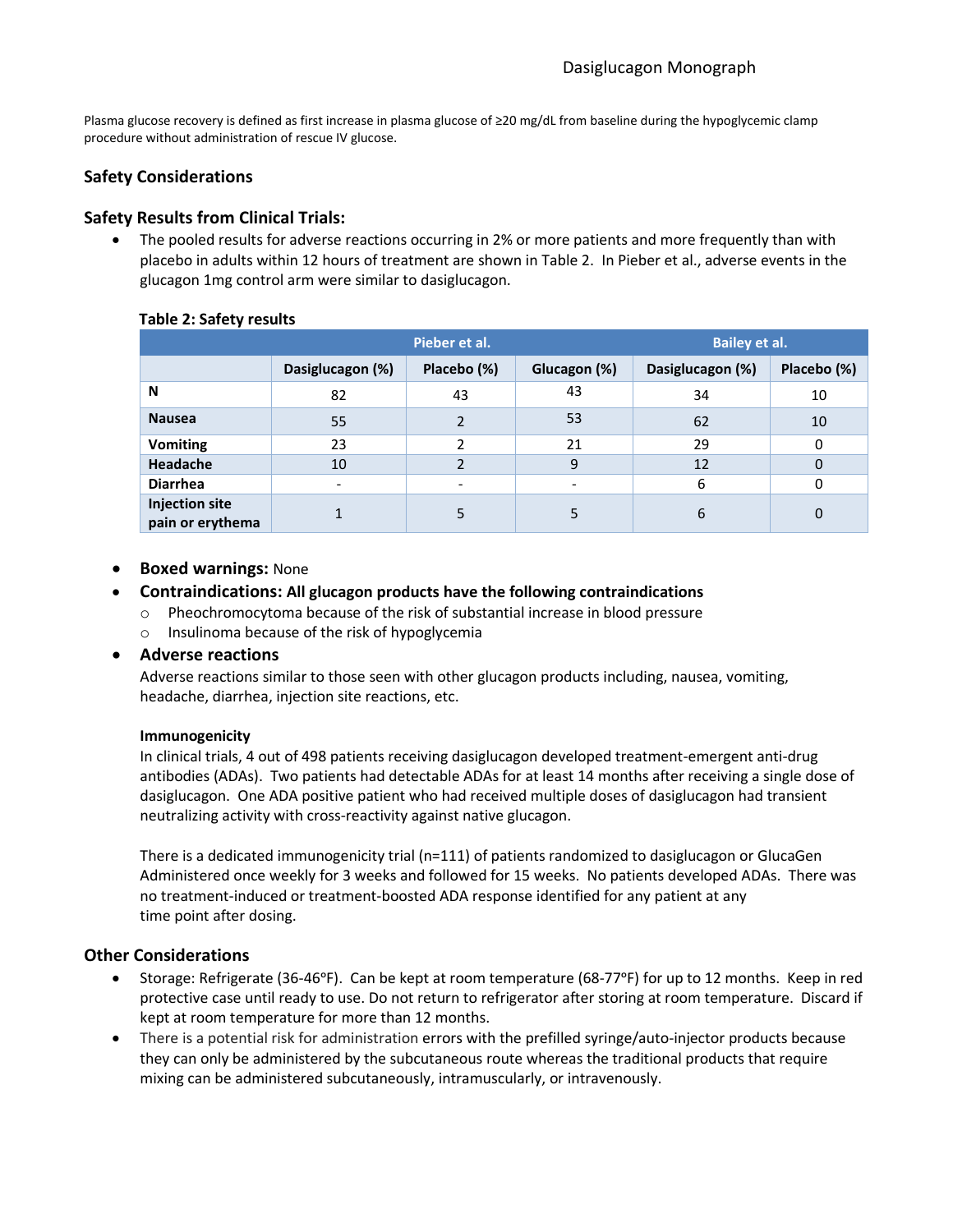- VA purchasing data show very low demand for prefilled syringes and auto-injectors. For example, less than 1% of all glucagon product purchases over a 1-year period were for GVOKE prefilled syringes and autoinjectors.
- Areas of research: In phase 2 trials for use in dual hormone artificial pancreas pump system and in phase 3 trials as a subcutaneous infusion for treating congenital hyperinsulinemia

# **Other Therapeutic Options**

A brief comparison of glucagon products to treat hypoglycemia is shown in table 3.

|                                  | <b>Dasiglucagon</b>                                                                                                                                                                                                                                                                                               | <b>Glucagon SOLN</b><br>(GVOKE)                                                                                                                    | <b>Glucagon nasal powder</b><br>(BAQSIMI)                                                                                                                                                                                                                                     | Glucagon*                                                                                                                 |
|----------------------------------|-------------------------------------------------------------------------------------------------------------------------------------------------------------------------------------------------------------------------------------------------------------------------------------------------------------------|----------------------------------------------------------------------------------------------------------------------------------------------------|-------------------------------------------------------------------------------------------------------------------------------------------------------------------------------------------------------------------------------------------------------------------------------|---------------------------------------------------------------------------------------------------------------------------|
| <b>Formulary</b>                 | <b>TBD</b>                                                                                                                                                                                                                                                                                                        | Nonformulary                                                                                                                                       | Nonformulary                                                                                                                                                                                                                                                                  | Formulary                                                                                                                 |
| Administration                   | <b>SC</b>                                                                                                                                                                                                                                                                                                         | <b>SC</b>                                                                                                                                          | intranasal                                                                                                                                                                                                                                                                    | SC, IM, IV                                                                                                                |
| <b>Available as</b>              | PFS, auto-injector                                                                                                                                                                                                                                                                                                | PFS, auto-injector                                                                                                                                 | Intranasal device                                                                                                                                                                                                                                                             | Kit                                                                                                                       |
| Reconstitution<br>needed         | No                                                                                                                                                                                                                                                                                                                | No                                                                                                                                                 | No                                                                                                                                                                                                                                                                            | Yes                                                                                                                       |
| <b>Storage</b>                   | Store in refrigerator (36-<br>46°F) in protective case<br>for up to 3 years until<br>expiration date. Once<br>removed from<br>refrigerator can be kept<br>at 68-77°F for up to 12<br>months or expiration<br>date whichever comes<br>first. Do not return to<br>refrigerator after storing<br>at room temperature | Store in original foil<br>pouch at 68-77°F;<br>excursions between 59-<br>86°F permitted.<br>Shelf-life <= 24 months<br>from date of<br>manufacture | Store at temperatures up<br>to 86°F in shrink<br>wrapped tube.<br>Shelf-life 24 months from<br>date of manufacture                                                                                                                                                            | Unmixed: Room<br>temperature (68-77°F)<br>in original packaging<br>for up to 24 months.<br>Once mixed, use<br>immediately |
| <b>Blood glucose</b><br>response | BG increased by $>=$<br>20mg/dL                                                                                                                                                                                                                                                                                   | BG > than 70mg/dL or<br>increased by >= 20mg/dL                                                                                                    | BG > than 70mg/dL or<br>increased by >= 20mg/dL                                                                                                                                                                                                                               | BG rises within 10min<br>of SC injection.                                                                                 |
| •Tx success<br>within 30min      | •97%-100% vs 100%<br>(SC GLU)                                                                                                                                                                                                                                                                                     | •99% vs 100% (SC GLU)                                                                                                                              | •96%-100% vs 99%-<br>100% (IM GLU)                                                                                                                                                                                                                                            | Time of maximal<br>glucose concentration<br>is 30-45min (SC); 5-                                                          |
| •Mean time to<br>tx success      | •10 min vs 12 min (SC<br>GLU)                                                                                                                                                                                                                                                                                     | •13.8 min vs 10 min (SC<br>GLU)                                                                                                                    | • 12-16 min vs 10-12min<br>(IM GLU)                                                                                                                                                                                                                                           | 20min (IV); 30min (IM)                                                                                                    |
| <b>Other</b>                     |                                                                                                                                                                                                                                                                                                                   | Hypoglycemia simulation<br>studies showed GVOKE<br>was administered more<br>quickly and correctly<br>than standard glucagon                        | Hypoglycemia simulation<br>studies showed BAQSIMI<br>was administered more<br>quickly and correctly<br>than standard glucagon<br>AEs unique to BAQSIMI<br>include nasal and ocular<br>AEs (e.g. congestion,<br>runny nose, sneezing,<br>itching, watery eyes, eye<br>redness) |                                                                                                                           |

# **Table 3 Glucagon Products to Treat Hypoglycemia**